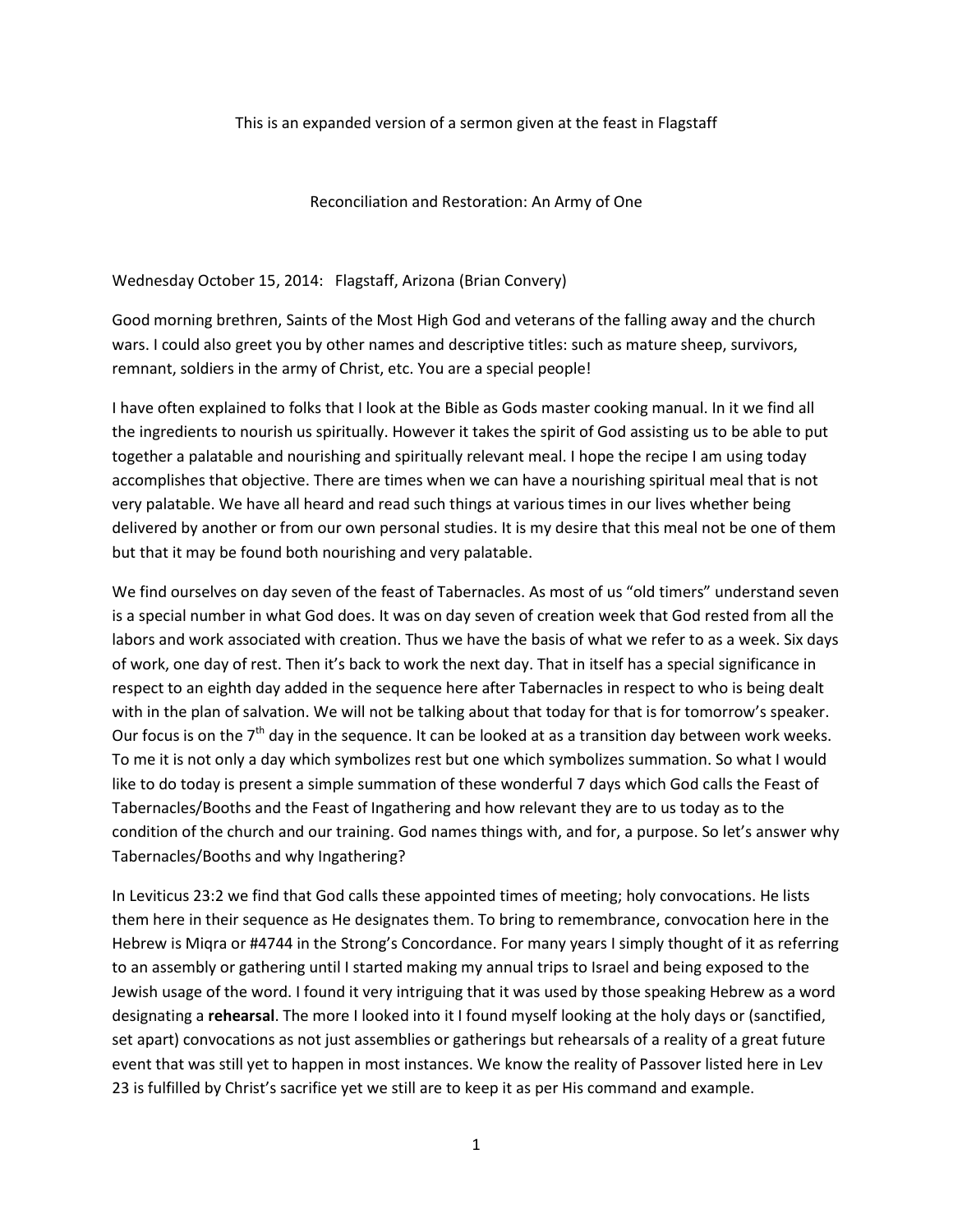Words are very important to God.

The word here used for convocation (Miqra) comes from the root word Qara or #7121 which means; to call, call out, or recite to, with the usage being assigned to a specific task, and properly by name. That is what the linguists teach us about it. In fact they tell us it is used to describe sustained communication. With that understood, I personally now look at these wonderful appointed times of meeting or convocations; as public rehearsals of wonderful events in the plan of salvation, and in fact as times of **sustained communication** between God and those He has called by name to publically rehearse the spiritual events depicted by the meaning of the day or days we are observing. I hope that makes sense to you.

So here we find ourselves, a very special people with a personal invitation, keeping a very special rehearsal of a wonderful future event. Never let anyone rob you of either of them. You are special for you have been called by name and invited to this appointed time of meeting with God the King of Creation. If we for some reason do not think we are special to God, each and every one of us individually, then we can be dissuaded from what we are to be doing 1) in our personal growth and 2) in our assistance to others. Matthew 5:14-16; "You are the light of the world. A city that is set on a hill cannot be hidden. Nor do they light a lamp and put it under a basket, but on a lampstand, and it gives light to all who are in the house. Let your light so shine before men, that they may see your good works and glorify your Father in heaven." That is what we are doing here brethren, keeping a very public rehearsal of good works. So after our review as to why God calls this festival by the two names of Tabernacles/Booths and Ingathering I hope we will find ourselves even more grounded in our calling at this time and more embolden to assist others.

To me it is fundamentally inspiring that God used two names in describing this 7 day festival. Let's address Ingathering first to set the stage as to the **conditions** which will exist at the time of its commencement and fulfillment and its main participants.

For many years I was taught that the main focus of why this festival was called one of Ingathering was related to the completion and storing up of the summer harvest season produce in Israel. That may be the case for some of you as well. However, as important as the physical harvest of fruits and vegetables is, there is far more importance placed on the ingathering of the remnant of physical Israel. We have all often read verse 39 here in Lev 23.

"Also on the fifteenth day of the seventh month, when you gather in the increase of the land, you shall keep a feast of the Lord seven days; on the first day a Sabbath and on the eighth day a Sabbath."

So is God just talking about agricultural products here? Are we just rehearsing the gathering in or ingathering of fruits and vegetables, or does this festival depict much more? I am not trying to insult anyone's spiritual intelligence here by asking this. There are many who have that physical understanding only. I ask these simple questions because we as the called of God have a responsibility to be able to explain the basic fundamentals of each of the annual rehearsals we call feasts to others when asked about the hope which is in us. How do we respond to such situations? Do we perceive them as opportunities or as something less desirable?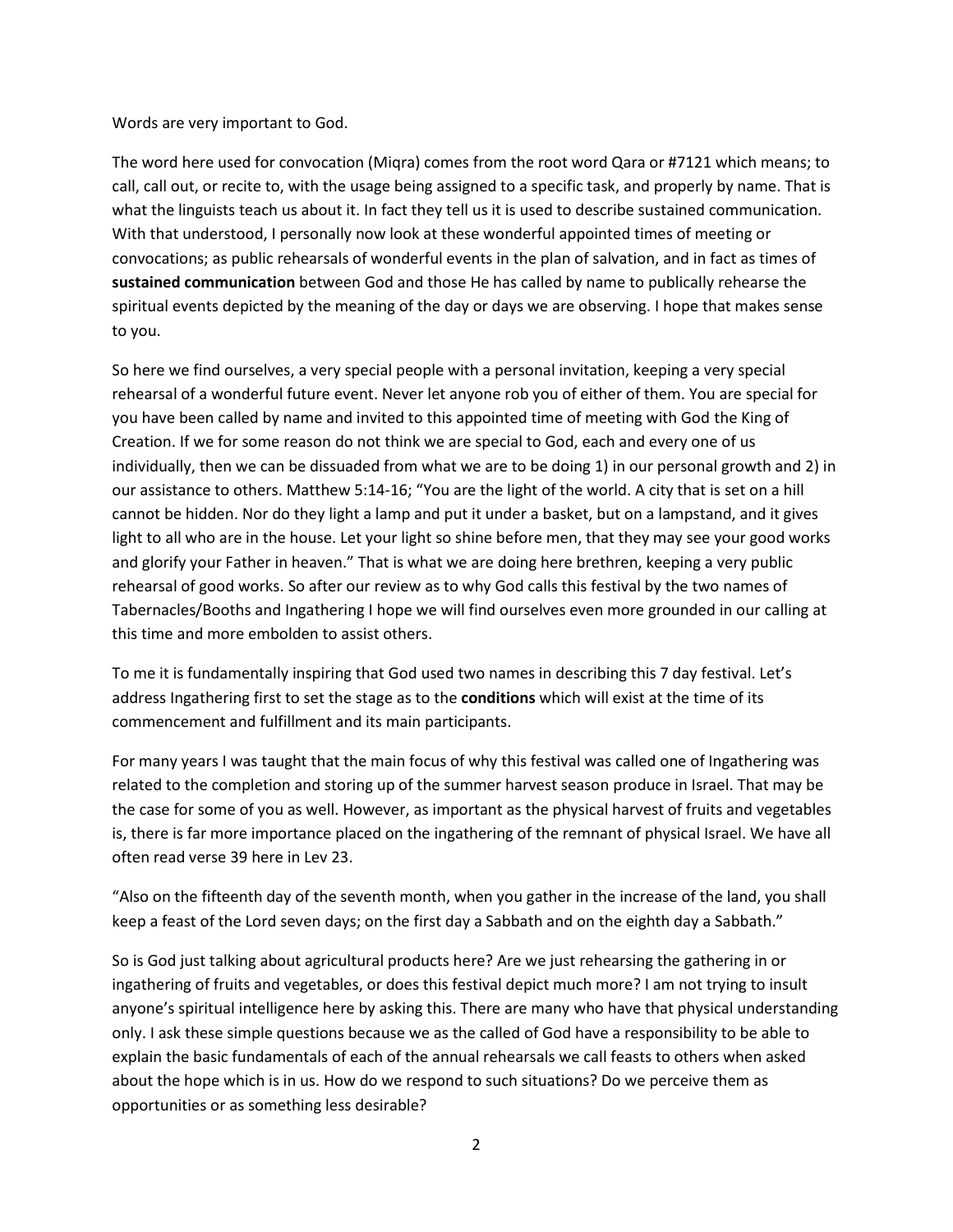In Exodus 19:5-6 we are told how special Israel was to God.

"Now, therefore, if you will indeed obey My voice and keep My commandments (specific conditions), then you shall be a special treasure to Me above all people; for all the earth is Mine. And you shall be to Me a kingdom of priests and a holy nation…"

We have no doubt read this often here and elsewhere in the scriptures. It is a promise with conditions to a group of people. The scriptures establish a pattern around this of a promise to a chosen and blessed people. Chapters like Deuteronomy 7 are very familiar to many of us. In verse 6 we read; "For you are a holy people to the Lord your God; the Lord your God has chosen you to be a special treasure above all peoples on the face of the earth."

Look what verses 14-15 teach us about how special they would be.

"You shall be blessed above all peoples (the world would say that's not fair as well as some who number themselves in the church); there shall not be a male or female barren among you or among your livestock. And the Lord will take away from you all sickness, and will afflict you with none of the terrible diseases of Egypt which you have known, but will lay them on all those who hate you." That is a physical covenant with physical blessings. **A slight digression here.** The covenant we have entered into is a better covenant full of spiritual blessings. The focus is no longer on the physical and thus health and wealth are secondary. In fact we are tested by both of those categories of physical blessings under the very nature of the terms of the second covenant. If you are enduring a test of either health or wealth please be patient in both. As much as it is a test for you individually it may be a test directed at the body of Christ to see how we all react to it and then to the special needs of you individually. That is often used by our Father and Savior/Husband to see where we are as a body. If one part of the body hurts do we as the remainder actually really hurt. It is a test and dear brethren you may be the instrument for it. So be patient, they are designed to make us better sons and daughters of our Father. That was not the case under the terms of the first covenant. So back to physical Israel.

It is a shame most of Israel's descendants do not even know who they are. They were to be the head of all the nations. But because of their sins and lack of adhering to the special conditions attached to the promise they were scattered throughout the nations.

But we all know that is not the end of the story for the first covenant Israelites don't we. A loving God and Creator does not diminish His promises lightly. He actually tells us the end before the beginning so very often. Isaiah 11 is a prophecy about a wonderful event which will take place in the future. Once again we have no doubt read it often in the past at this time of year. Let's narrow our focus of it down to verses 11-12.

It shall come to pass in that day, the Lord (Adonay to be precise) shall set His hand a second time to recover the remnant of His people who are left; from Assyria and Egypt, from Pathros and Cush, from Elam and Shinar, from Hamath and the coastal areas of the sea. He will set up a banner for the nations, (Israel) and will assemble (gather) the outcasts of Israel, and gather together the dispersed of Judah from the four corners of the earth." This is a significant event and future pattern as well. A second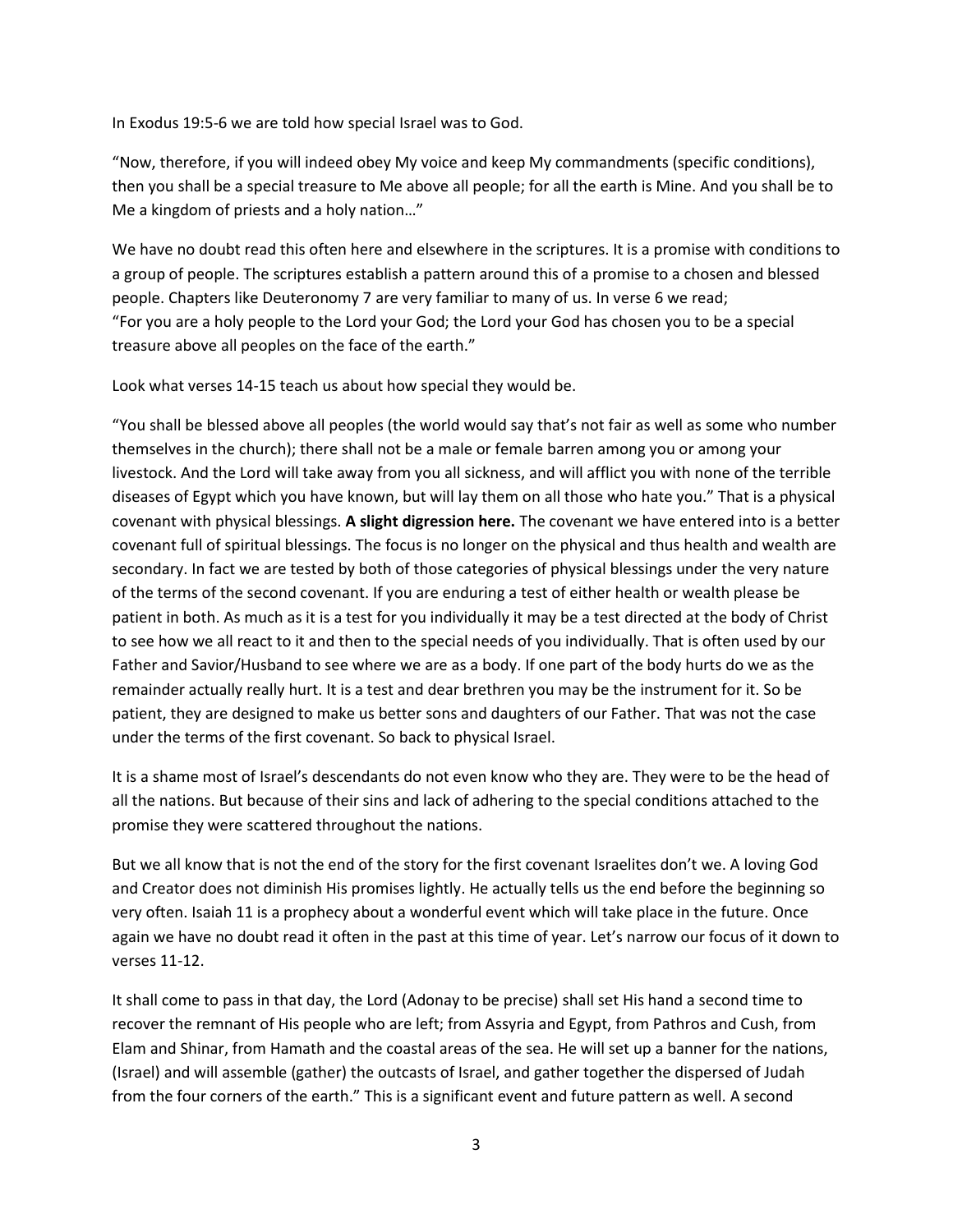calling out which is very important to the church and in particular to us and our training and job description in this day and age as we will see.

Verse 16; "There will be a highway for the remnant of His people who will be left from Assyria, as it was for Israel in the day that he came up from the land of Egypt."

This is all very important not just from an historical and promise point of view, but to the naming of this festival we are keeping today and to tying it to the events of coming out of Egypt. It is very important to those whom God identifies in its keeping. Lev. 23:42-43.

"You shall dwell in booths for seven days. All who are **native Israelites** (please do not just read over that for it is a key to who are the main participants God is working with in this part of the plan) shall dwell in booths, that your generations may know that I made the children of Israel (their forefathers) dwell in booths when I brought them out of the land of Egypt; I the Lord their God."

That setting is very familiar to us all for it happened after Passover in the first month when they came out of Egypt which in my opinion represented a time of captivity and now we see it being incorporated into this feast, this rehearsal in the  $7<sup>th</sup>$  month after the day of Atonement. That is not a coincidence.

God will once again be revealing Himself through mighty works to His people Israel who do not even know who they are. We will expand upon the whole concept of booths shortly but let's stick with the understanding of "ingathering" first so we can learn of a specific need for these booths based on the condition of these returnees, the remnant whom are being reconciled or restored to God.

## Hosea 11:1-11:

"When Israel was a child then I loved him, and out of Egypt I called My son. As they called them so they went from them; they sacrificed to the Baals; and burned incense to carved images. I taught Ephraim to walk, taking them by their arms; but they did not know that **I healed them**. I drew them with gentle cords, with bands of love, and I was to them as those who take the yoke from their neck. I stooped and fed them. He shall not return to the land of Egypt; but the Assyrian shall be his king, because they refused to repent. And the sword shall slash in his cities, devour his districts, and consume them, because of their own counsels. My people are bent on backsliding from Me. Though they call to the Most High, none at all exalt Him. How can I give you up, Ephraim? How can I hand you over Israel? How can I make you like Admah? How can I set you like Zeboiim? (Two locations around Sodom and Gomorrah). **My heart churns within Me**; (a deeply loving God.) My sympathy is stirred. I will not execute the fierceness of My anger; I will not again destroy Ephraim. For I am God (El) and not man, the Holy One in your midst; and I will not come (to you) with terror. They shall walk after the Lord. He will roar like a lion. When He roars (at that specific time) then His sons shall come trembling from the west; they shall come trembling like a bird from Egypt, like a dove from Assyria. And I will let them dwell in their houses, says the Lord."

Israel's condition will be that of a beaten and humble people who are in need of being **healed** after the intensely brutal time which we sometimes call Jacobs trouble for a reason. Let's just pause here for a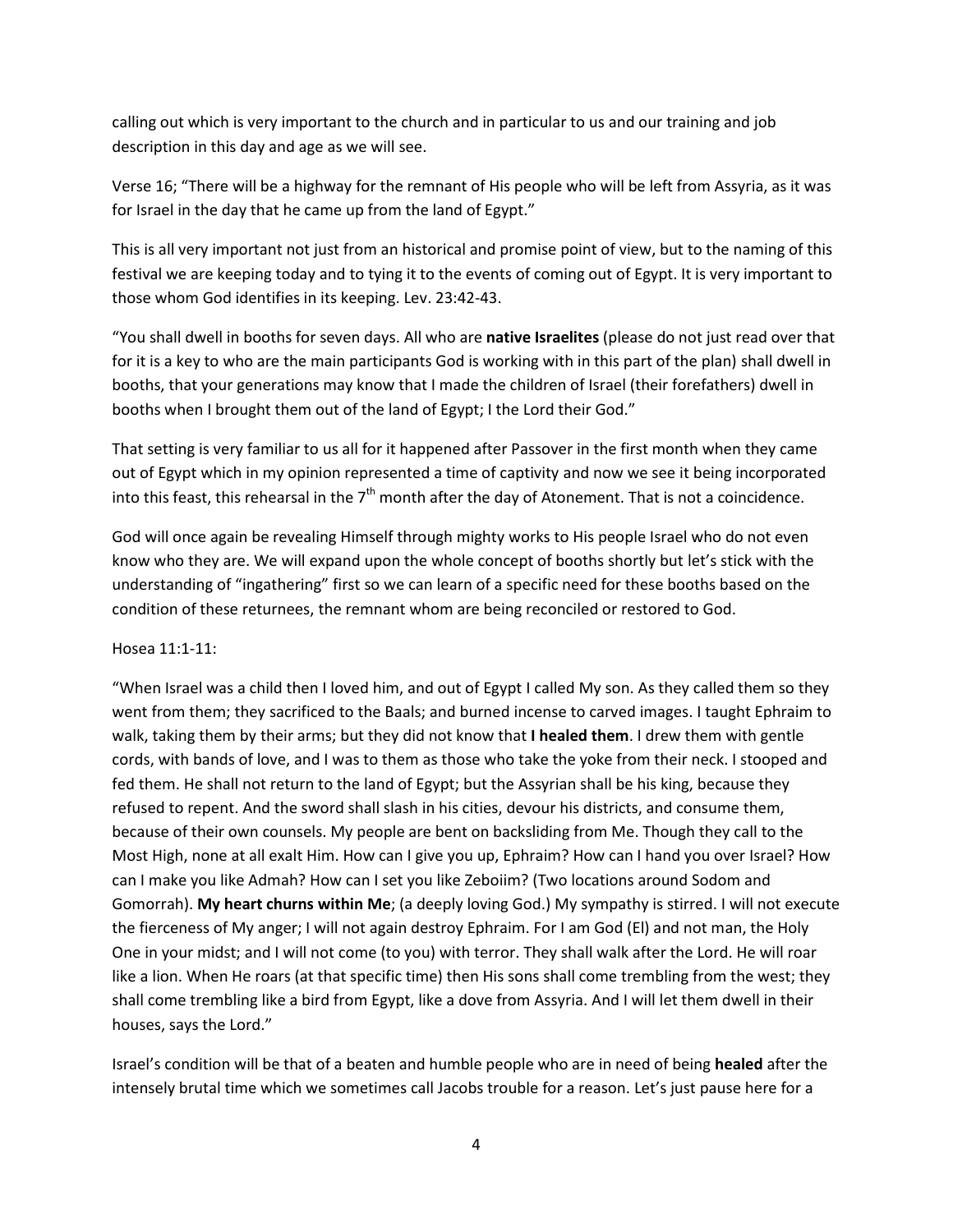moment and clarify how we are to look at this time frame which is called Jacobs trouble and the day of the Lord.

Amos 5:18-20, "Woe to you who desire the day of the Lord! For what good is the day of the Lord to you? It will be darkness, and not light. It will be as though a man fled from a lion, and a bear met him; or as though he went into the house, leaned his hand on the wall, and a serpent bit him. Is not the day of the Lord darkness, and not light, very dark, with no brightness in it."

I have heard folks say that they are praying for the day of the Lord to come quickly. That is somewhat ignorant of the scriptures for we are not to do so but we are to be praying that the kingdom come quickly. They are two very different things. So let's continue in the pattern of scriptures we are reading as to this time frame and the resulting ingathering of the native Israelites coming out of it and the need for Gods intervention in healing them of the horrible conditions prevailing among them.

# Isaiah 66:20-21

"Then they shall bring all your brethren for an offering to the Lord out of all nations, on horses and in chariots and in litters, on mules and on camels, to My holy mountain Jerusalem, says the Lord, as the children of Israel bring an offering in a clean vessel into the house of the Lord. And I will also take some of them for priests and Levities, says the Lord."

Jeremiah 23:7-8.

"Therefore behold, the days are coming says the Lord, that they shall no longer say, as the Lord lives who brought up the children of Israel from the land of Egypt, but, as the Lord lives who brought up and led the descendants of the house of Israel from the north country and from all the countries where I had driven them. And they shall dwell in their own lands."

Yes the descendants of Israel will know who God is and who they are: **a special treasure among the nations. They will be restored and reconciled to their God.** 

Jeremiah 30: 3 and 7-17.

"For behold the days are coming, says the Lord, that I will bring back from captivity My people Israel and Judah, says the Lord. And I will cause them to return to the land that I gave to their fathers, and they shall possess it.

Alas! For the day is great, so that none is like it; and it is the time of Jacobs trouble, but he shall be saved out of it. For it shall come to pass in that day, says the Lord of hosts, that I will break his yoke from your neck, (who's yoke, think of a spiritual type) and will burst your bonds; foreigners shall no more enslave them, but they shall serve the Lord their God, and David their king, whom I will raise up for them (That's why we know this prophecy has not happened yet, in spite of some saying it has). Therefore do not fear, O My servant Jacob, says the Lord, nor be dismayed, O Israel; for behold I will save you from afar, and your seed from the land of captivity, Jacob shall return, have rest and be quiet, and no one shall make him afraid. For I am with you, says the Lord, **to save you**; though I make a full end of all nations where I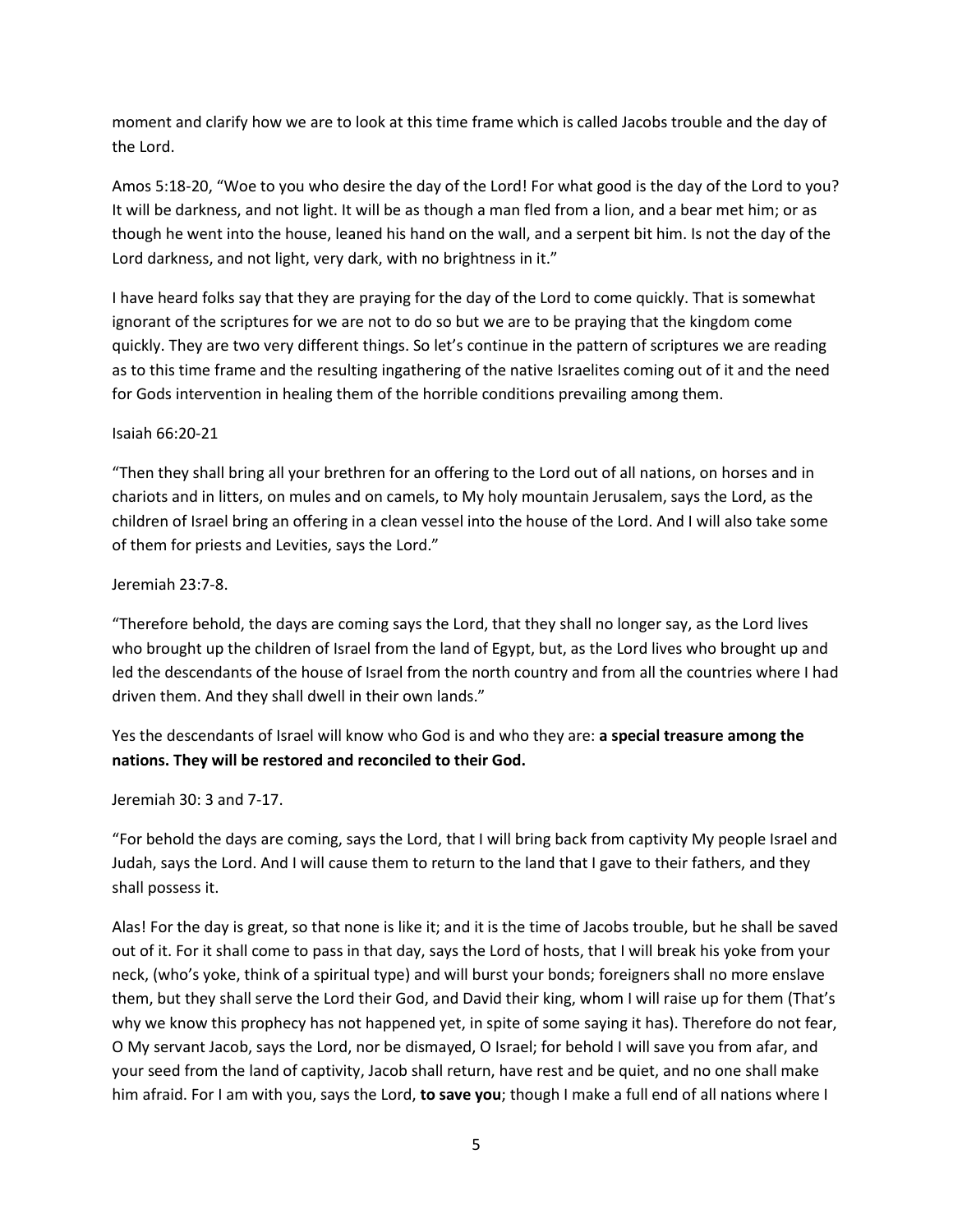have scattered you, yet I will not make a complete end of you. But I will correct you in justice, and will not let you go altogether unpunished. (We will see this same sequence given to segments of the church just prior to Christ's return which we will read a little later and review our personal responsibility in it.)

For thus says the Lord: **Your affliction is incurable**, **your wound is severe**. There is no one to plead your cause, that you may be bound up; you have no healing medicines. (Please remember this theme for it does exist in our day as well, in our lives, if we are of spiritual Israel. We will be judged by it as we will clearly read later not unto salvation but to a special reward in the family of God the Father. Remember the rich young man who asked Christ what he needed to do to enter into eternal life? Christ simply told him to keep the commandments. Matthew 19:16-19. That is the requirement for the gift of salvation to be given to all mankind. There is not a reward for works given here for it is a requirement and scripture clearly explains to us that we are not to expect a reward for actions clearly required of us. However we at this time are called to something higher than that. Our actions in righteousness will actually be rewarded for going above and beyond the basic requirement. It all boils down to what I call the eleventh commandment, a new commandment which we will address later). All your lovers have forgotten you; they do not seek you; for I have wounded you with the wound of an enemy, with the chastisement of a cruel one, for the multitude of your iniquities, your sins have increased. Why do you cry about your affliction? Your sorrow is incurable (without Me). Because of the multitude of your iniquities, your sins have increased; I have done these things to you. Therefore all who devour you shall be devoured; and all your adversaries, every one of them, shall go into captivity; those who plunder you shall become plunder, and all who prey upon you I will make a prey.

**For I will restore health to you and heal you of your wounds**, says the Lord, because they called you an outcast saying: this is Zion? No one seeks her."

These folks were regarded as undesirable outcasts; no way could they be of Zion. So those who could have helped turned their backs on them. This same condition is present at this time and very relevant to you and me as the called of the Father and as the bride of Christ..

To say the condition of Israel will need a miraculous healing and a covering is an understatement. Our Lord and Savior has that in store for them. That is, for all the native Israelites who are brought back from among the nations. They will be in terrible condition; spiritually and physically. Not only will He be healing them but He will be restoring them to their rightful place among the nations and reconciling them to Himself.

## Jeremiah 31:31-33.

"Behold the days are coming, says the Lord, when I will make a new covenant with the house of Israel and with the house of Judah; not according to the covenant that I made with their fathers in the day I took them by the hand to bring them out of the land of Egypt, My covenant which they broke, though I was a husband to them, says the Lord. But this is the covenant that I will make with the house of Israel after those days, says the Lord: I will put My laws in their minds, and write it on their hearts, and I will be their God, and they shall be My people."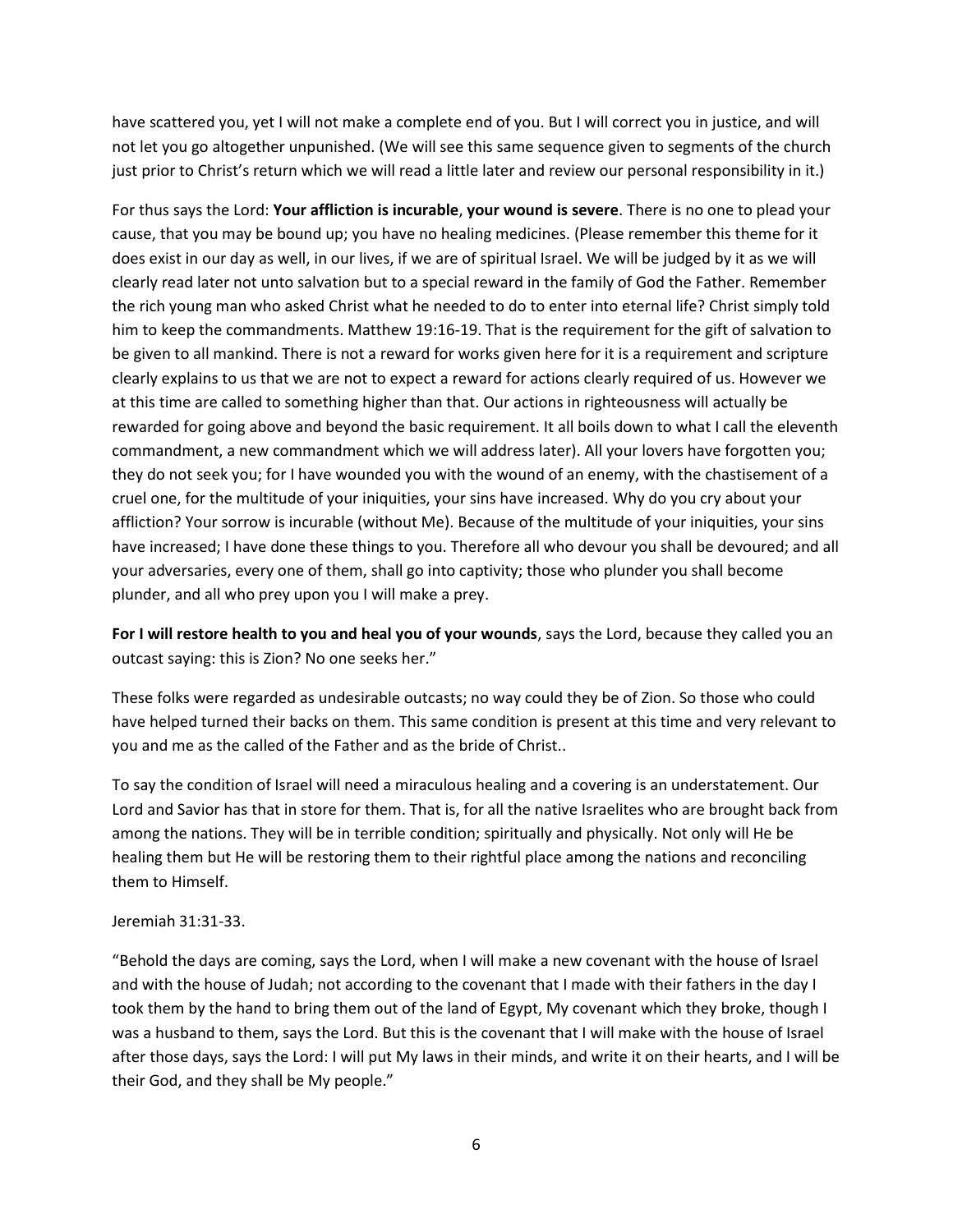#### Ezekiel 11:16-20.

"Therefore say, thus says the Lord God: although I have cast them far off among the Gentiles, and although I have scattered them among the countries, yet I shall be a little sanctuary for them in the countries where they have gone. Therefore say, thus says the Lord God: I will gather you from the peoples, assemble you from the countries where you have been scattered, and I will give you the land of Israel. And they will go there, and they will take away all the detestable things and all its abominations from there (a precondition which needs to be done first). Then I will give them one heart, and I will put a new spirit within them, and take the stony heart out of their flesh, and give them a heart of flesh, that they may walk in My statutes and keep My judgments and do them; and they shall be My people, and I will be their God."

Once again we can see a parallel event happening in the past few decades in the church especially during the apostasy. Many brethren have been cast out among the religions of the world. God has not forgotten them, have we? How do we regard them? These are fallen brethren who we fellowshipped with and feasted with for many years in many cases. Could they be regarded as the least of those who were called or even just tares? Have we turned our backs on them? What do we do when we have a "chance" encounter with them, let's say at the grocery store? Do we scurry away before they see us to avoid a greeting and possible conversation? How do you think our Father and Husband look upon such behavior? Dear brethren I know for a fact that I have done this in the past. As I often have mentioned, the more you know about yourself the more you know about others.

### Ezekiel 36:23-31 and 38.

And I will sanctify My great name, which has been profaned among the nations, which you have profaned in their midst; and the nations shall know that I am the Lord, says the Lord God when I am hallowed in you before their eyes. For I will take you from among the nations, gather you out of all countries, and bring you into your own land. Then I will sprinkle clean water on you, and you shall be clean; I will cleanse you from all your filthiness and from all your idols. I will give you a new heart and put a new spirit within you; I will take the heart of stone out of your flesh and give you a heart of flesh. I will put My spirit within you and cause you to walk in My statutes, and you will keep My judgments and do them. Then you shall dwell in the land that I gave to your fathers; you shall be My people, and I will be your God. I will deliver you from all your uncleanness. I will call for the grain and multiply it, and bring no famine upon you. And I will multiply the fruit of your trees and the increase of your fields, so that you need never again bear the reproach of famine among the nations. Then you will remember your evil ways and your deeds that were not good; **and you will loath yourselves** in your own sight (true repentance), for your iniquities and your abominations. Now 38. Like a holy flock, like the flock at Jerusalem on its feast days (appointed times), so shall the ruined cities be filled with flocks of men. They shall know that I am the Lord."

Let's wind up the examples of Ingathering and the needs and results of such with Zephaniah 3:19-20. "Behold at that time I will deal with all who afflict you, I will save the lame, and gather those who were driven out, I will appoint them for praise and fame in every land where they were put to shame. At that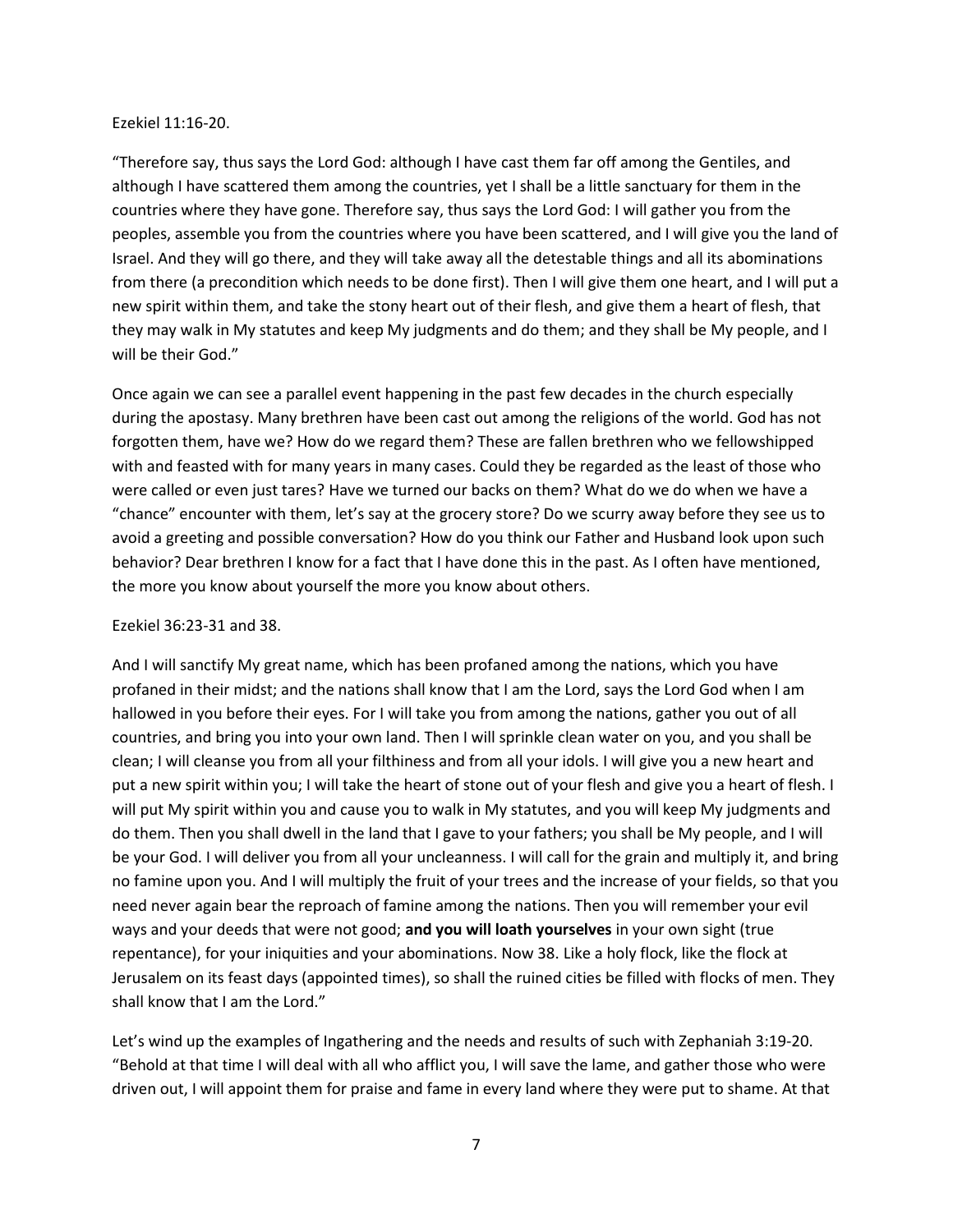time I will bring you back, even at the time I gather you; for I will give you fame (a name) and praise among all the peoples of the earth, when I return your captives before your eyes, says the Lord."

The list of prophesies about this great event depicting the healing and the restoration of physical Israel to its rightful place among the nations goes on and on. This great ingathering of all the native Israelites will be completed after our Lord returns. He will restore them to health and to His ways and to being the head of all the nations. He will make them whole again. This great event which precedes the events of the  $8<sup>th</sup>$  day is so important, it can never be overstated what we are rehearsing today. This week's work depicted by these 7 days of Tabernacles and Ingathering with God are a prerequisite to the next part of the plan of salvation commencing which will be **for all of mankind**, which will be the capstone of all the work prior to it.

So let's leave the ingathering aspect of these days and move onto that of the booths now that we have seen the ingathering taking place is speaking about (in my belief) all the native Israelites being brought home from all the nations of the world where God had scattered them. They are incurably sick and beaten down and without understanding of who they are or who God really is. They need God's healing. They need to be reconciled to God and restored as the head of the nations, a special treasure to God.

So why does God tell us about living in booths at this time during this festival? Why temporary dwellings? I am sure we have all heard lots of explanations for this. Some no doubt good and meaningful, and some "just blowing smoke" as the saying goes. Let's now look at an aspect which many may not have known which (if you wish to), you can add to your bank of understanding. The Hebrew word for booths found here in Leviticus 23 is cukkah or Strong's #5521. No mystery as to its meaning. It can be used to describe a thicket in which one can seek refuge and protection, or as a temporary shelter built of interwoven boughs of trees. Both are protective coverings, places of refuge. Have you ever asked yourself why does God emphasis the use of these special booths here; during this festival of gathering in all the sick and injured native Israelites returning for the second time? Once again keep your thoughts on God as a healer and restorer.

## Leviticus 23:40.

"And you shall take for yourselves on the first day, the foliage of beautiful trees, branches of **palm trees**, the boughs of leafy trees, and **willows of the brook**; and you shall rejoice before the Lord your God for seven days."

Nehemiah 8:15 tells us that besides the palm and willow boughs mentioned here in Lev. they also used **olive and myrtle boughs** as well, to build their booths, the protective coverings. Why are these so important to our understanding of the festival we are keeping so that God gives us such specific instruction? It's about the **healing process** brethren and where it comes from and all its symbolism which stretches all the way back to the Garden and the Tree of Life. It is very important to our understanding and functioning now, **at this time**, because of the responsibilities we will not only have in the future which we are rehearsing, but those facing us today as to spiritual Israel, the church, and her condition. Please do not forget reconciliation and restoration!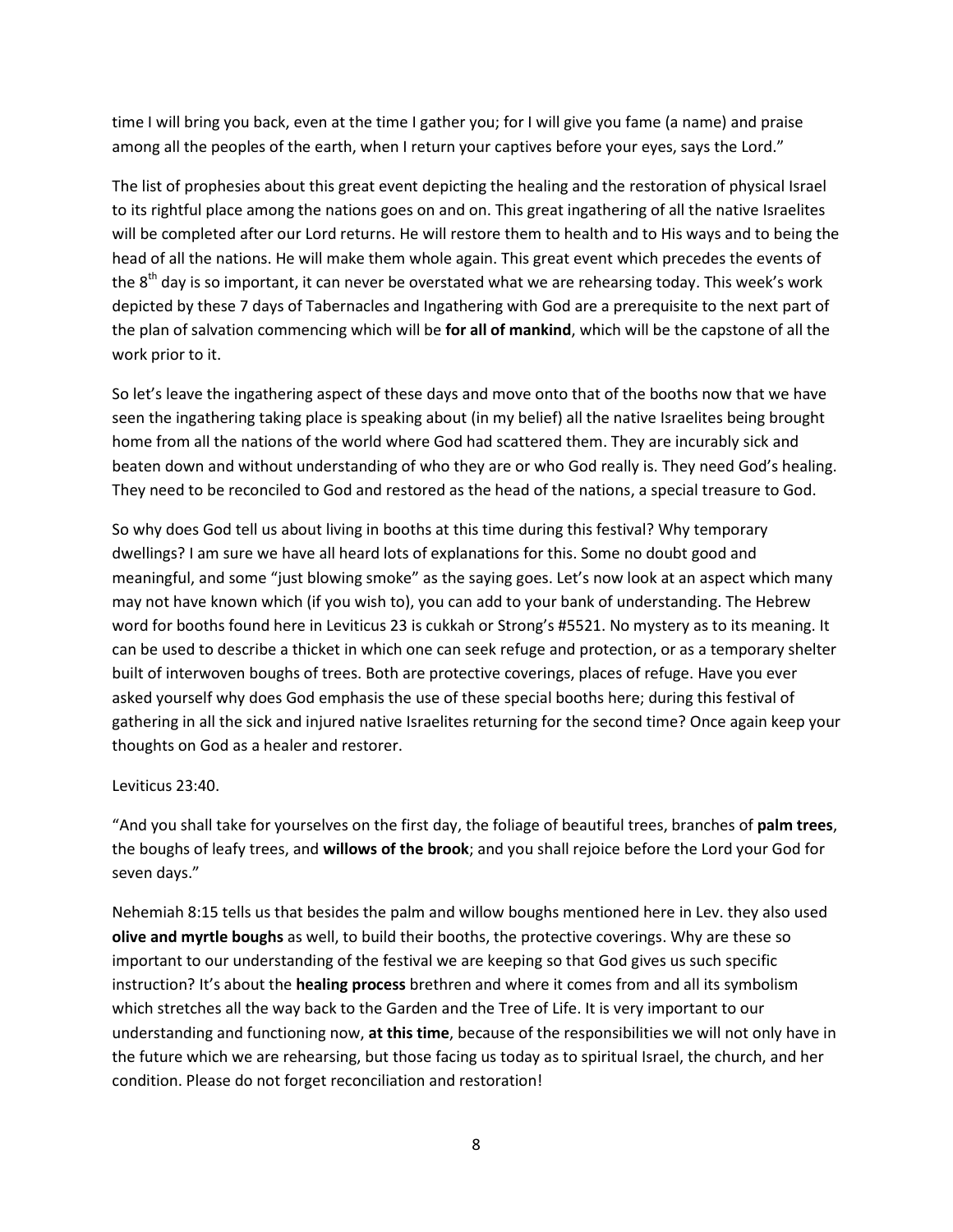These physical booths are the result of interweaving the boughs of the four species of trees that are mentioned in scripture. If there are more we don't know for they are not specifically mentioned to the best of my knowledge. I do think Jewish tradition may add to them. However, keep in mind or focus on healing. All of these species contain incredible medicinal qualities and characteristics. Please take the time to relate each of these specific medicinal characteristics to restoring one to good spiritual health and not just to the physical, for we do not have the time to cover that aspect in the allotted time today. Look at these as mini trees of life.

Let's start with the willow of the brook. It has been used for millennia as a pain relieving agent and antiinflammatory medicine. Salicin is the chemical found in it that gives willows this property. It was used during the 1800's to develop what we now know as aspirin. The most common pain and antiinflammatory medicine we have today. But willow also contains polyphenols, and flavonoids; which have antioxidant, fever reducing, antiseptic, and immune boosting properties. If you are not familiar with polyphenols they are used in the communication process between individual cells. We could really run with that one in the spiritual application couldn't we.

Then we have the Myrtle tree. Many ancient civilizations believed myrtle was a symbol of immortality due to many of its properties. It has been used to treat all kinds of ailments and for that matter still is. It is used conventionally in treating coughs, bronchitis, digestive disorders, urinary tract disorders, and wound infections. It also has ant-inflammatory properties. Middle Eastern countries have and still do use it as **the** traditional treatment for diabetes.

Then we have the date palm tree. It is regarded in some circles as the perfect food due to all the nutrients in its composition. It was regarded anciently as a fertility symbol because of its effects on sterility. It is still used to treat that today. It may be of interest that some date palm seeds where found at Masada, from King Herods store areas. An agricultural entity in Israel planted several of them. One of those 2000 year old seeds has transformed into a thriving healthy tree. Palm dates are used to treat intestinal and digestive disorders. They promote pro-biotic bacteria in the intestines. They are also used in the prevention of stomach cancer, treating cardiovascular disease, and curing night blindness. They are also used in the killing of intestinal worms and parasites. Once again please relate these to spiritual healing qualities for our time and not just to the physical. When we read about the architecture and décor of the future temple during the millennium we see palm trees everywhere in it. In fact the healing waters which flow from that sanctuary teach us many important lessons.

Ezekiel 47:12, "Along the bank of the river on this side and that, will grow all kinds of tree's used for food; their leaves will not wither, and their fruit will not fail. They will bear fruit every month, because their water flows from the sanctuary. Their fruit will be for food and their leaves for medicine."

This pattern will continue in the future when it comes time to reconcile all the nations as depicted by the events of the  $8<sup>th</sup>$  day, the circumcision of the heart of all mankind. Revelation 22:1-2, "And he showed me a pure river of water of life, clear as crystal, proceeding from the throne of God and the Lamb. In the middle of its street (speaking about New Jerusalem) and on either side of the river, the tree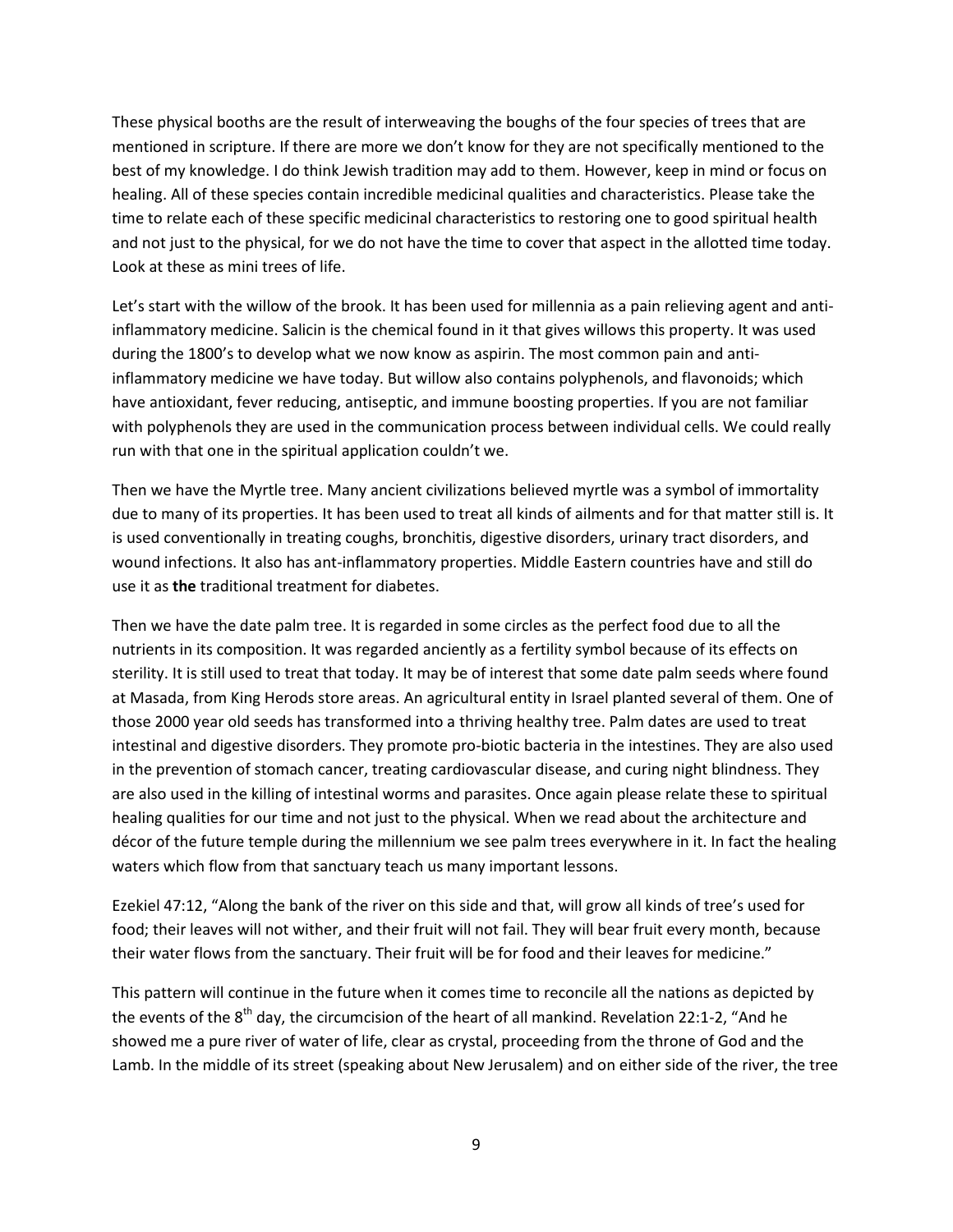of life, which bore twelve fruits, each yielding its fruit every month. And the leaves of the tree were for the healing of the nations." (At that time the leaves are used to heal the rest of mankind.)

Incredible patterns, they all go back to the Garden of Eden and the tree of life and its purpose then and now and in the future.

Then last but not least we have the olive tree. Where do we start and finish with all the medicinal qualities it contains. From its leaves to its fruit we have so many documented medicinal uses it would take far too long to bring them all up let alone elaborate on them. Let's just limit it to its ability to enhance the wellbeing of the respiratory, circulatory, and digestive systems. Once again please look at them in spiritual applications.

Our Creator did not just randomly pick these four species of trees to build the temporary protective coverings Israel would need after returning to the land. She has just come through the time we call Jacobs trouble. If God did not shorten those days no flesh would be saved alive. The physical and spiritual understanding to all this is a gift from God to us, His called out of unbelief at this time, at the end of the age. We have been given a promise by our Creator, by our Maker. We can read about it often in both covenant scriptures. I think Jeremiah 23:20 conveys the meaning of it well.

"The anger of the Lord will not turn back until He has executed and performed the thoughts of His heart. In the latter days you will understand it perfectly."

We have been given the gift to understand these things I have been speaking about today; and much, much, more. What we are talking about is just the simplicity in Christ, simple patterns in scripture which we can understand because the Father has given us His spirit. I ask the question, what are we doing with it? Is our presence here today just a call to assembly? To me it is a call to a real live rehearsal. I believe we are going to be the ones administering and caring for the untold numbers of native Israelites who will be returning home to the promised land and to God, which are being depicted during this festival time line. If that is the case how are we doing with it? Are we practicing and improving our skills in doing that today? I believe we are in training for it right now, here at the end of the age. The conditions found here in Israel are also found in many segments of the church today. If we believe that, do our actions and our works reflect that understanding?

## 2 Corinthians 5:18-20;

"Now all things are of God, who has reconciled us to Himself through Jesus Christ, and has given us the ministry (service) of reconciliation that is, that God was in Christ reconciling the world to Himself, not reckoning their trespasses to them, and has committed to us the word of reconciliation. Therefore we are ambassadors for Christ, as though God were pleading through us: we implore on Christ's behalf, be reconciled to God." Reconciliation found here is #2643 katallage, from #2644; exchange or adjustment, i.e. restoration to favor. Vines says of it; primarily denotes reconciliation, a change on the part of one party, induced by the action on the part of another. Have our actions, our works, helped to induce a restoration to favor, a reconciliation to God, with others who are in need of it, or have we turned our backs on them? This is very personal brethren.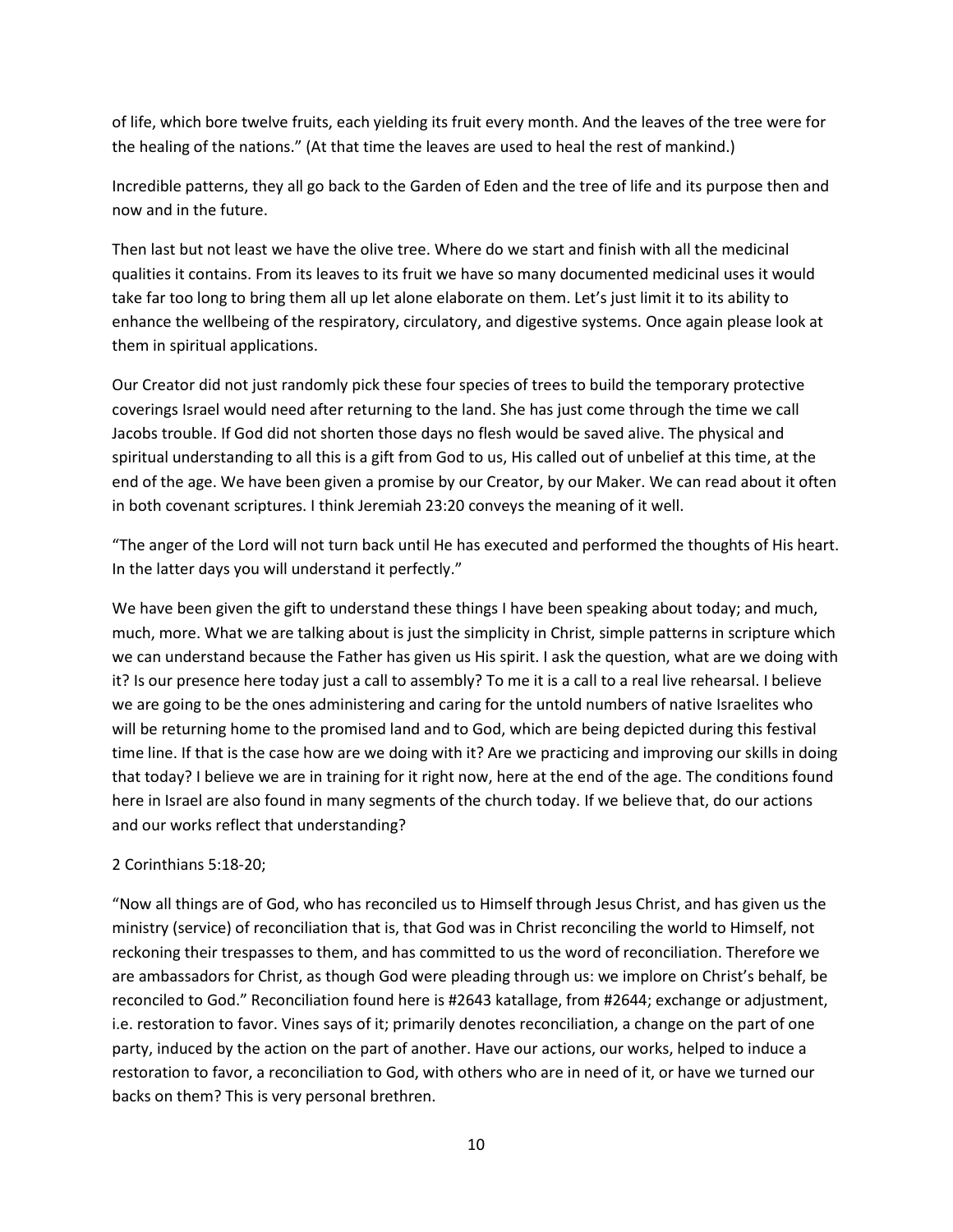We live in an age spoken of and clearly articulated in Revelation chapters 2 and 3. Here we find a vivid description of the wellbeing in some cases and the lack of it in many instances of the church. These are the conditions existing in the church prior to Christ's return. We refer to these chapters as the messages to the seven churches. We are rehearsing 7 days of healing and reconciliation during this festival timeline. There is a lot of hurt and pain contained in these two chapters. The spiritual symbolism is not unlike that which we have reviewed in the collective embodiment of scattered Israel at the time of Jacob's trouble when God draws them out of their delusions and the dominion or yoke of others for the second time and unto Himself. Many are in need of a second spiritual calling out. Christ says of those of the Laodicean attitude that they are in actuality; wretched, miserable, poor, blind, and naked. He instructs us, and I say **us** not knowing your state, but rather the fact that I see myself as a repentant Laodicean. Christ says to them and thus me, buy from Me gold refined in the fire that we may be rich; and white garments that we may be clothed, that the shame of our nakedness may not be revealed, and that we anoint our eyes with eye salve that we may see. Not real flattering is it. But then on the other hand, **it is full of hope** for if we read on in Chapter three it is full of promise. Once again a personal second calling of sorts is given to come out of a dillusional captivity. These are brethren who answered the call of the Father and have somehow been diverted into a terrible state of affairs. So now, Christ Himself steps forward and says, "Behold I stand at the door and knock. If anyone hears My voice and opens the door I will go into him and dine with him and he with Me."

It is preceded by this, "As many as I love, I rebuke and chasten. **Therefore be zealous and repent**." Sound familiar? That is the same sequence we read about when God calls native Israelites out for the second time to repentance and then restoration and reconciliation.

Remember what we read in 2 Corinthians a few minutes ago? "And has committed to us (that's you and me dear fellow servants and veterans of the spiritual war) the word of reconciliation. Therefore we are ambassadors for Christ, as though God were pleading through us: we implore on Christ's behalf, be reconciled to God." Look what Malachi teaches us. Malachi 3:6-7; "For I am the Lord, I do not change; therefore you are not consumed, sons of Jacob. Yet from the days of your fathers, you have gone away from My ordinances and have not kept them. Return to Me, and I will return to you, says the Lord of Hosts. But you say in what way shall we return?" That is the first covenant decision made by God and He goes on explains what they must do to return to Him. He makes the same decision with the churches but responds with a second covenant response as to what our actions must be to return to Him so He will return to us. "**Be zealous and repent.**"

I ask again how are we all doing in that job assignment? It is individual first and then collective second. There are many in the churches who are yoked to a benefactor be it individual or an organization who hold dominion over them as to their faith and much, much more. It is my opinion and action in my calling at this time to assist those found in this captivity. I also believe it should be the focus of many more in the body as well. However this is not some monkey see, monkey do thing. It is deadly serious. I take Matthew 12:30 as a personal rebuke to my past thinking as a Laodicean in one of the big organizations. "He who is not with Me is against Me, and he who does not gather with Me scatters abroad."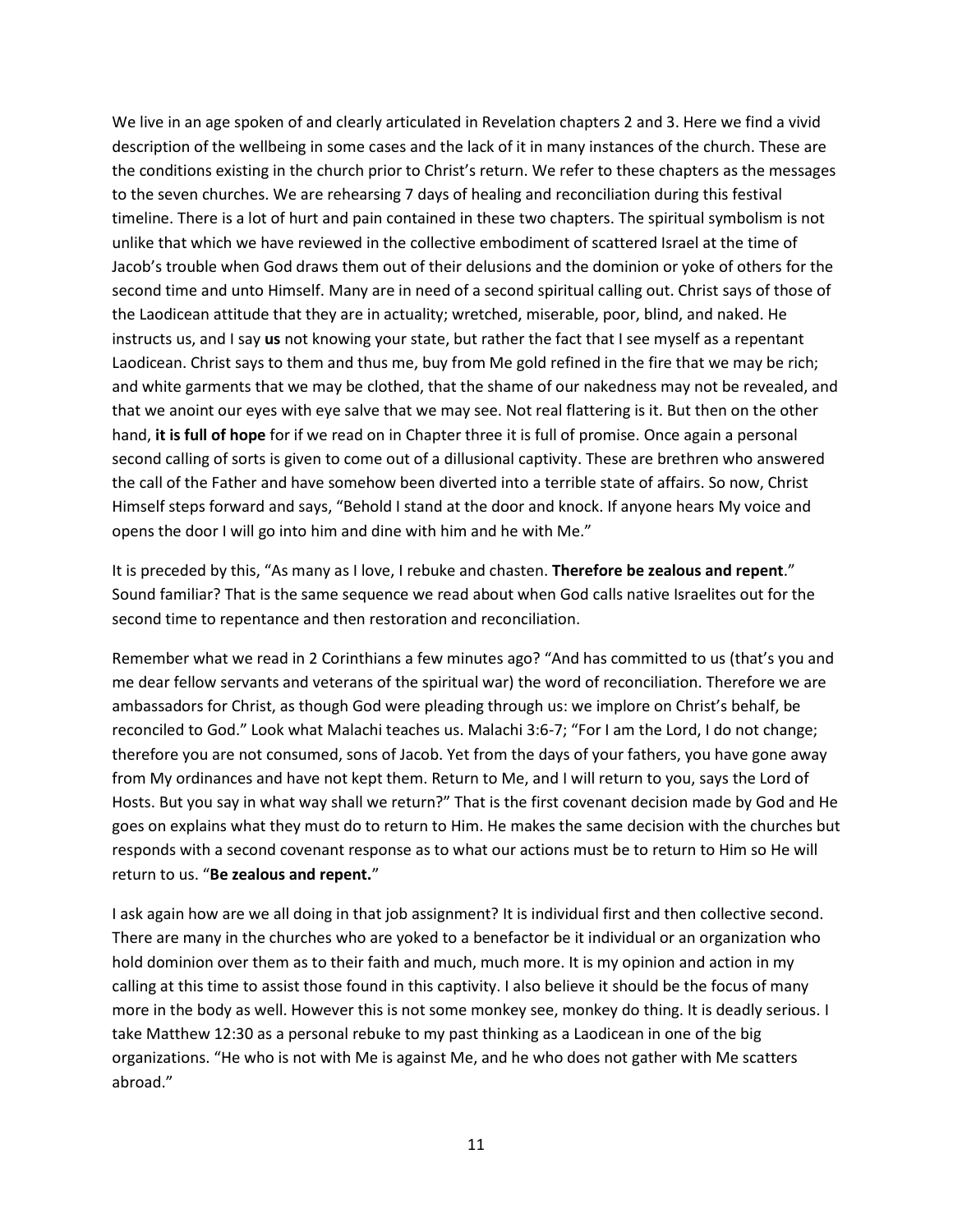I think about the parable of the 10 virgins often which I do believe represents the time frame we find ourselves in today just prior to the Bridegrooms return for His bride. There are those who have struggled through and who have kept their oil reserves high. There are also those who have not, who in fact have relied on others to do it for them and who eventually come to those who have managed to keep their oil up within a personal relationship with their husband Jesus the Christ and the Father, and they the foolish virgins ask to be simply given the oil. That is what they have been taught to do, that being they turn to a benefactor for it, as a go between. That is exactly what Israel did with Moses, they said to him why don't you go and talk to Him for us, on our behalf. Those who have faithfully maintained the method of how our oil is kept up understand it is not theirs to give and wisely direct them to Those (the Father and the Son) who generate the oil and who have it for sale. Where do we fit in here? Have we kept our oil reserves sufficiently high enough and humbly enough for that matter, so that we can actually direct others to the Father and the Son to help them find the true source of the oil?

Those of you who know me know I often turn to and recite the instructions found in Matthew 25: 34-40 quite often. Today you are hearing the reason why I do so. It is very sobering to an ex Laodician.

"Then the King will say to those on His right hand, come you blessed of My Father, and inherit the kingdom prepared for you from the foundation of the world: for I was hungry and you gave Me food, I was thirsty and you gave Me drink, I was a stranger and you took Me in, I was naked and you clothed Me, I was sick and you visited Me, I was in prison and you came to Me.

Then the righteous will answer Him, saying, Lord when did we see You hungry and feed, or thirsty and give drink? When did we see You a stranger and take in, or naked and clothe? Or when did we see You sick, or in prison, and come to You?

And the King will answer and say to them, assuredly, I say to you, **inasmuch as you did to one of the least of these My brethren**, you did it to Me." If we read on in Matthew 25 we would read that most who were able to help had turned their backs on them.

How humbling is that! How relevant is that! Only God defines who are His and who are not. He knows each and every one in spite of the condition they are in. We are in training now to function in all these circumstances and boy do we have a lot of them to function in here at the end of the age. Many relate these conditions to the world. That's fine, however I go beyond that in my thinking and relate them to the body of Christ, the church, as depicted in Revelation 2-3; for Christ here in Matthew is clearly talking about His body, His brethren, and not the physical world. I believe our training now is for the conditions we presently find ourselves in and for those depicted and being rehearsed by the keeping of this festival of God. There are many who have been separated from the Father and the Son; thus, many spiritual orphans and widows. James speaks of our responsibilities in this matter as well as to ourselves. "Pure and undefiled religion before God and the Father is this; #1; to visit orphans and widows in their troubles and #2; to keep oneself unspotted from the world."

How are we doing with that? Many concentrate on #2. What efforts do we make personally towards the spiritual widows and orphans who abound at this time in the churches? I like the slogan for the army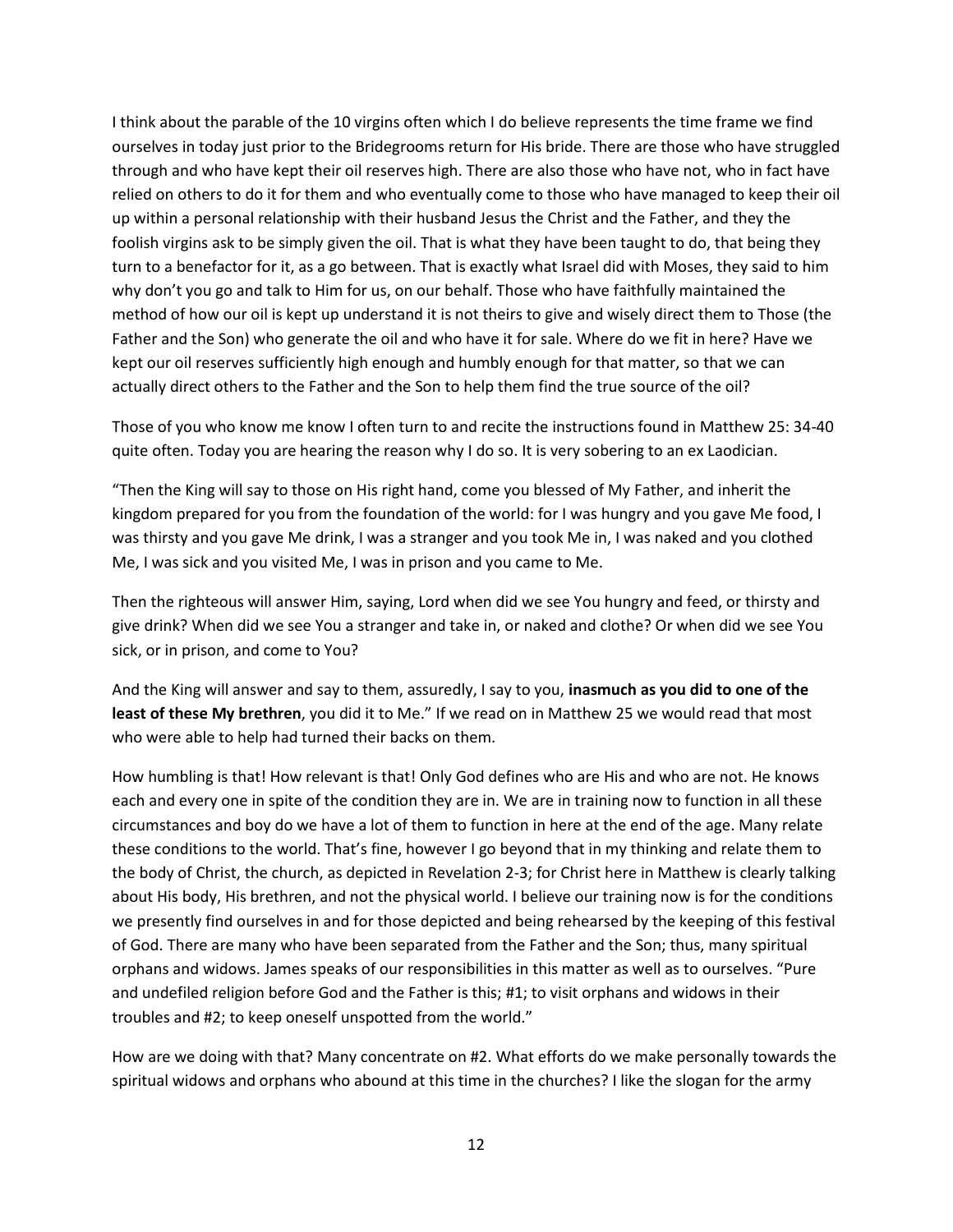which I have not seen in a while, "I am an army of one." That can be our motto brethren. It actually has many scriptural references and examples.

Jeremiah 3:14-15. If you have not read the entire third chapter lately please do so for it contains so many understandings of who is who, and what sequences follow each other as detailed by our Husband and Creator. It can be a real eye opener.

"Return O backsliding children, says the Lord; for I am married to you. I will take you, one from a city and two from a family, and I will bring you to Zion. And I will give you shepherds according to My heart, who will feed you with knowledge and understanding." And then I like to add in my thoughts "till we all come to the unity of the faith and the knowledge of the Son of God, to a perfect man, to the measure of the stature of the fullness of Christ."

That's us brethren, each and every one of us. Do we believe it? We have received the ability to do this in the body in one form or another. **Are we using these gifts we have all been given to help the body heal and grow closer to God?** That is our training ground for a future event. What we don't receive **is the desire** to put some of our life's cares aside and serve others. That is completely up to us and a very big part of our test being administered by the Father and the Son at this time. How are we doing with it? Do we in fact muster up the desire to use the gifts we have been given or have we stored them away? We have many brothers and sisters in the body, and out of it (i.e. the apostasy) for that matter, who have become spiritual widows and orphans, who have become estranged from the Father and the Son for any number of reasons, which frankly should not matter to us or influence our desire to help.

I could recite scriptures like Ezekiel 34 and relate it to the conditions we find ourselves in as a church but I am sure we are all familiar with them. On second thought let's do that, for it is very important and relevant to the times we live in and to a major problem existing in the churches. It clearly addresses in all its ugly dominion and reckless behavior the actions of worthless shepherds, hirelings, and wolves. Ezekiel 34:1-6; "And the word of the Lord came to me saying, son of man, prophesy against the shepherds of Israel, prophesy and say to them, thus says the Lord God to the shepherds (benefactors who have dominion over the faith and lives of others at this time), woe to the shepherds of Israel who feed themselves! Should not the shepherds feed the flock? You eat the fat and clothe yourselves with the wool; you slaughter the fatlings, you do not feed the flock (they actually demand more and more of the flock all the time). The weak you have not strengthened, nor bound up the broken, nor brought back what was driven away, nor sought what was lost; but with force and cruelty you have ruled them. (There are a lot of rulers in the churches today separating brethren from the Father and from the Husband.) So they were scattered because there was no shepherd; and they became food for all the beasts of the field when they were scattered. My sheep (He clearly knows who are His) wandered through all the mountains, and on every high hill; yes, My flock was scattered over the whole face of the earth, and no one was seeking or searching for them."

We can then read in verses 11-16 that Christ gets personally involved with these sheep in seeking them out and restoring them. Brethren we are His ambassadors in this. We are of His body and thus are to function in this as He sets the example.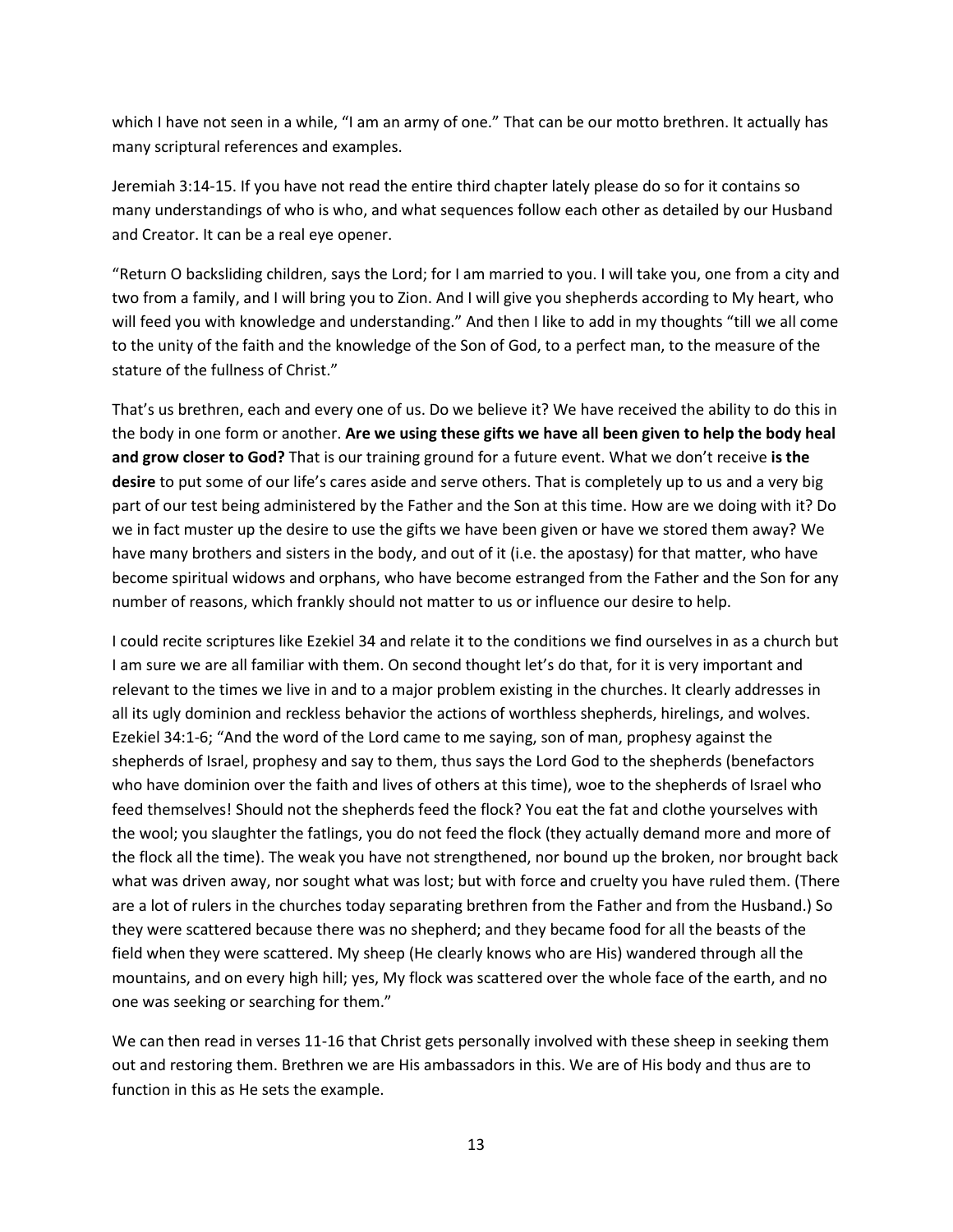The point I am making here today is very simple and can be typified in much of the understanding depicted in the keeping of this festival which we have reviewed today. I submit to you that our calling out of unbelief is not just to be kept personal in keeping ourselves unspotted from the world. But more so to incorporate into our works helping to heal, clothe, feed, visit, take in, etc. those which are recognized by the King of the Universe as to being the least of these My brethren. If so He will call those who do such selfless works; Righteous Individuals, who tirelessly assisted the body of Christ one individual and instance at a time. The body is suffering and in poor health and in many instances kept in captivity under the dominion of others, self-proclaimed benefactors. When our Savior laid down His life for us He gave us a new command which we can read in John 13:34; "A new commandment I give to you, that you also love one another." It is my belief that this new commandment carries the same weight as the other 10 given under the terms of the first covenant and which are clearly and repeatedly listed as such under the second as well.

He then immediately follows it up with the following statement which I believe to be one of the most profound points of instruction and understanding given in the second covenant scriptures. "By this all will know that you are My disciples, if you have love for one another." True Godly love not some imitation.

Yes dear brethren **we can be an army of one during this time of training!** As members of Christ's spiritual army we do not leave our wounded or captive brothers behind. We are being watched as to how we function in that task by our Father and our Savior Husband. There is a reward attached to it. Once again by that I am not referring to the gift of salvation but to the function we may attain to in the family of God the Father. With what I have talked about today all being translated into second covenant terms we can see many very loud and clear instructions with the loudest being; "**Mercy triumphs over Judgment and grace triumphs over the Law."** Neither judgment nor the law are gone but they ultimately take second position to mercy and grace under the terms of the second covenant. Please keep in mind that without judgment and the law there would be no cause for mercy and grace. They are all inseparable. The very foundation of all of this is the love of God. That is why Christ gave us a new commandment which as I have mentioned I look upon as the  $11<sup>th</sup>$  commandment. It encapsulated the entirety of our covenant terms our agreement with God. As scripture tells us it is the ultimate identifying sign and action which the disciples of Christ will be recognized by. Yes the members of His body. The other 10 commandments are part of the requirements, the terms of our agreement, but if we fall short of number 11 it is my belief that we will fall short of being the bride in the Fathers household. Our calling is so far above salvation that Satan the devil is attempting to keep as many of us from it as possible. In his deluded mind he actually thinks he can prevent the number of the bride from being completed and thus stymie the plan of salvation for all mankind. A mother's love for her children in physical terms is second to none. That is why it is a requirement under the terms of the second covenant for we are being called to be the bride, the mother, the second Eve. Many will fall short of this goal of our calling at this time but some will make it through as we are told in Matthew 22:14. As I have often pointed out this is not some kind of a slight by any stretch of the imagination. For God tells us in the resume of the bride found in Proverbs 32:10-31 and specifically in verse29; "Many daughters have done well, but you excel them all." We need to internalize the spiritual equivalent of every one of the